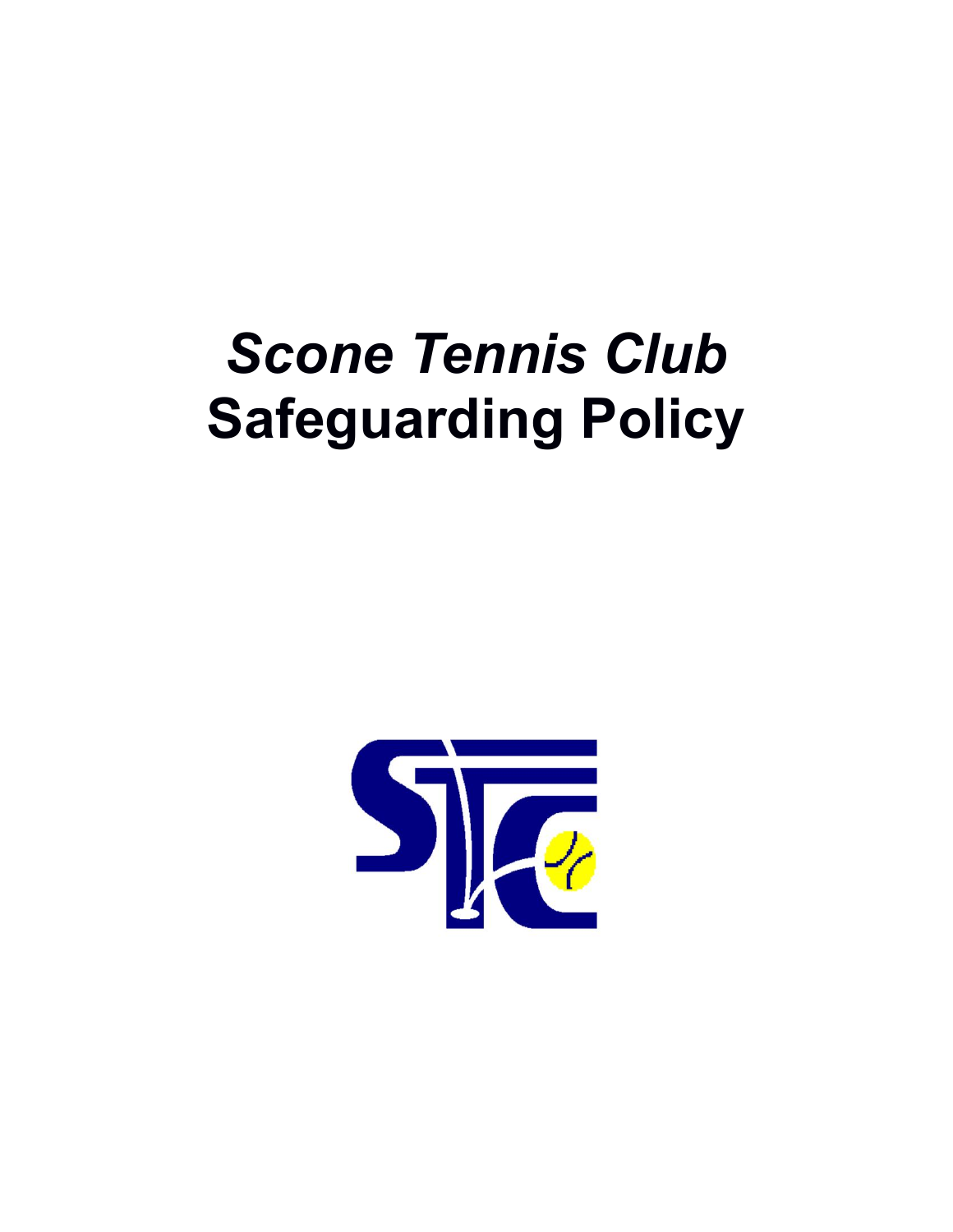## Reporting a Safeguarding Concern within the Tennis Environment

How to respond to concerns that arise within a tennis environment.

For Tennis Wales / Tennis Scotland cases, on-going consultation will take place with them.



SPC = Safeguarding and Protection Committee LRC = Licensing and Registration Committee

Policy Title: Safeguarding Policy **Provides** Page 2 of 10 Last Updated: 23/02/21 **Next Club Review: 23/03/23** (or earlier if there is a change in legislation)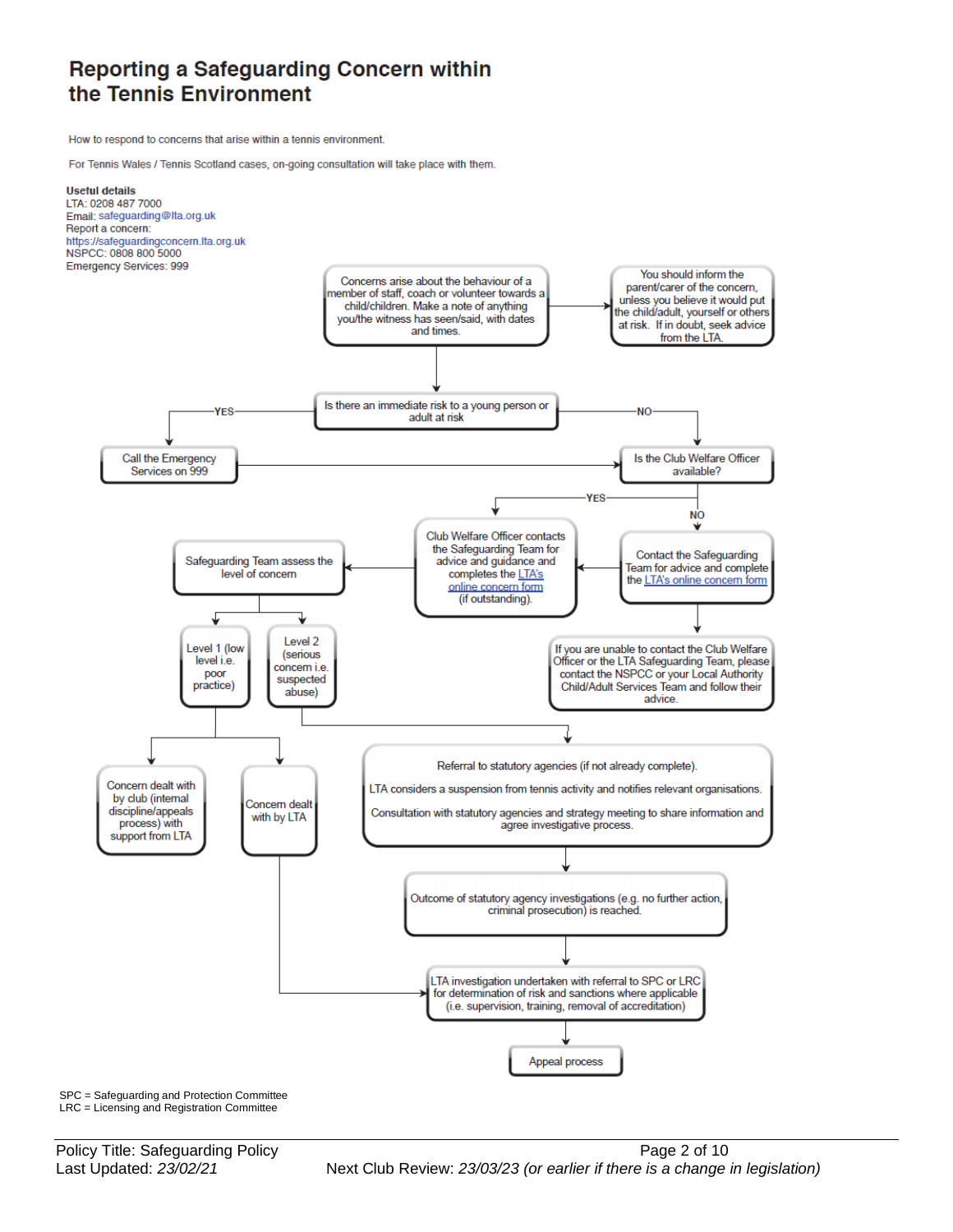# **Safeguarding Policy**

#### **1. Policy statement**

**Scone Tennis Club** is committed to prioritising the well-being of all children and adults at risk, promoting safeguarding in our Club at all times, including all programmes and events we run. All activities, events and trips arranged by the Club will be run in accordance with the LTA's Safeguarding at Events and Competitions guidance. This Policy strives to minimise risk, deliver a positive tennis experience for everyone and respond appropriately to all safeguarding concerns/disclosures.

#### **2. Use of terminology**

**Child:** a person under the age of eighteen years.

Note that some legislation in Scotland defines a child as a person under sixteen years old. However, where there is any safeguarding concern, anyone under the age of 18 is regarded as a child unless advised otherwise by the LTA Safeguarding Team .

**Adult at risk:** a person aged eighteen years or over who is, or may be, in need of community care services by reason of disability, age or illness; and is, or may be, unable to take care of, or unable to protect him or herself against abuse or neglect.

**Safeguarding children:** protecting children from abuse and neglect, preventing the impairment of children's health or development, ensuring that they grow up in circumstances consistent with the provision of safe and effective care, and taking action to enable all children to have the best life chances.

**Safeguarding adults at risk:** protecting adults from abuse and/or neglect. Enabling adults to maintain control over their lives and make informed choices without coercion. Empowering adults at risk, consulting them before taking action, unless someone lacks the capacity to make a decision, or their mental health poses a risk to their own or someone else's safety, in which case, always acting in his or her best interests.

#### *(See appendix A for full glossary of terms)*.

#### **3. Scope**

This Policy is applicable to all volunteers, committee members, coaches and Club members. It is in line with national legislation and applicable across the UK. Advice, guidance and support is available from the LTA Safeguarding Team.

#### **4. Responsibility for the implementation of the Safeguarding Policy, Code of Conduct and Reporting Procedure**

#### SAFEGUARDING IS EVERYONE'S RESPONSIBILITY: NOT RESPONDING TO A SAFEGUARDING *CONCERN IS NOT AN OPTION***.**

- Our Club's Committee has overall accountability for this Policy and its implementation
- Our Club Welfare Officer is responsible for updating this Policy in line with legislative and Club developments
- All individuals involved in/present at the Club are required to adhere to the Policy and Code of Conduct
- The LTA Safeguarding Team and Tennis Scotland, Tennis Wales and Tennis Foundation Safeguarding Leads can offer support to help Clubs proactively safeguard.

#### **Where there is a safeguarding concern/disclosure:**

• The individual who is told about, hears, or is made aware of the concern/disclosure is responsible for following the Reporting a Safeguarding Concern Procedure shown in the flowchart at the beginning of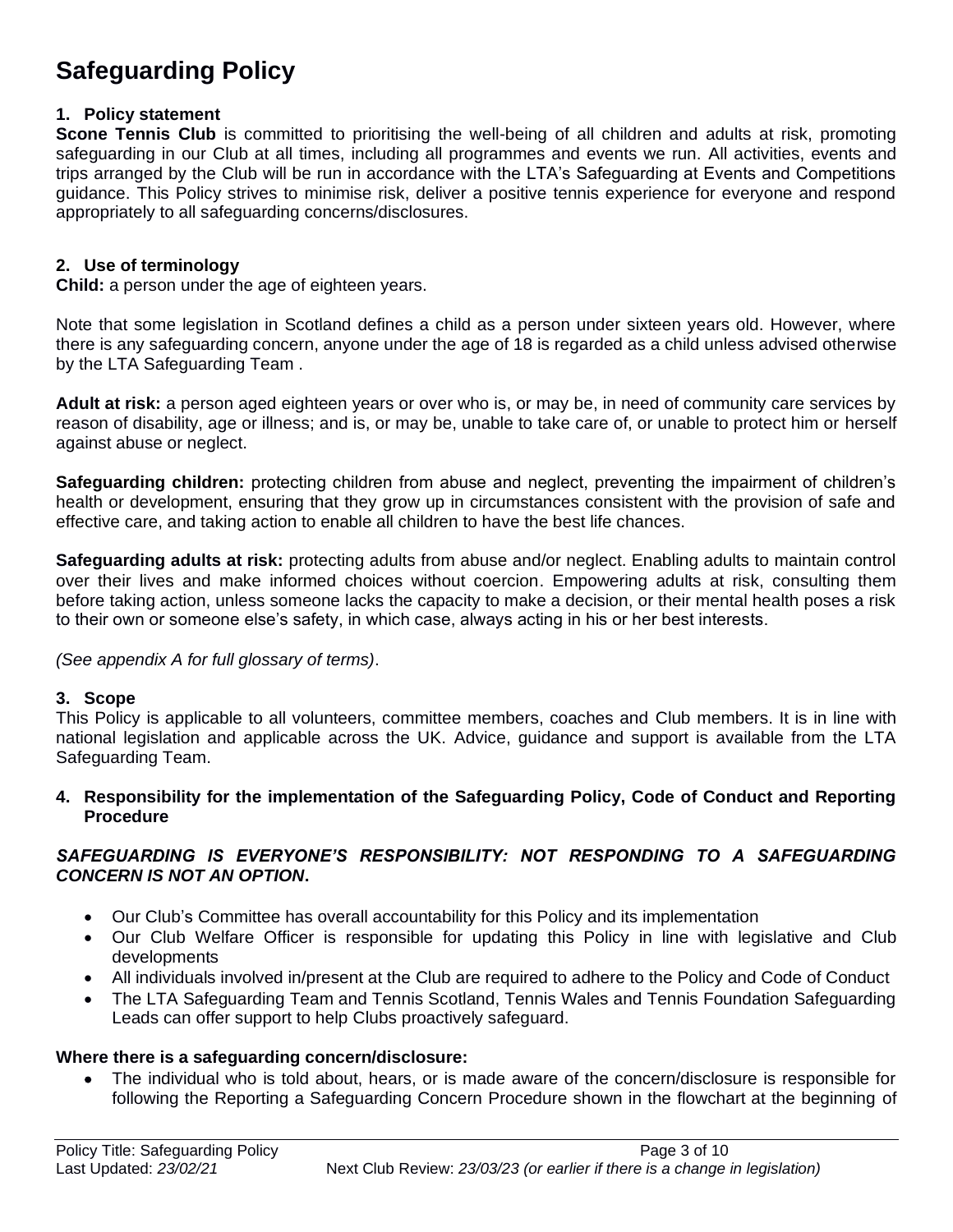this policy. Unless someone is in immediate danger, they should inform their Club Welfare Officer, LTA Safeguarding Team or National Safeguarding Lead.

- The Club Welfare Officer and Safeguarding Leads are responsible for reporting safeguarding concerns to the LTA Safe Safeguarding Team.
- The LTA Safeguarding Team is responsible for assessing all safeguarding concern/disclosures that are reported to them and working with the Club Welfare Officer and National Safeguarding Leads to follow up as appropriate on a case-by-case basis, prioritising the well-being of the child/ adult at risk at all times. Dependent on the concern/disclosure, a referral may be made to:
	- o The police, in an emergency (999);
	- o Perth & Kinross Child Protection Committee 01738 476881
	- o *Tennis Scotland 01786 641716*
	- o *LTA 02084877000*

#### **5. Breaches of the Safeguarding Policy, Code of Conduct and Reporting Procedure**

Breaches of this Policy and/or failure to comply with the outlined responsibilities may result in the following:

- Disciplinary action leading to possible exclusion from the Club, dismissal and legal action
- Termination of current and future roles within the Club and roles in other Clubs, the LTA, Tennis Wales, Tennis Scotland and the Tennis Foundation*.*

Actions taken by players, parents or carers, staff, consultants, volunteers, officials, coaches inside or outside of the Club that are seen to contradict this Policy may be considered a violation of this Policy.

Where an appeal is lodged in response to a safeguarding decision made by the Club, the individual should adhere to the Club's appeal procedure *[for guidance on developing an appeal procedure – see [What's the](http://www.lta.org.uk/safeguarding)  [Score toolkit\]](http://www.lta.org.uk/safeguarding)*.

#### **6. Whistleblowing**

Safeguarding children and adults at risk requires everyone to be committed to the highest possible standards of openness, integrity and accountability. As a Club, we are committed to encouraging and maintaining a culture where people feel able to raise a genuine safeguarding concern and are confident that it will be taken seriously.

#### **What is whistle blowing?**

In the context of safeguarding, "whistle blowing" is when someone raises a concern about the well-being of a child or an adult at risk.

A whistle blower may be:

- a player;
- a volunteer;
- a coach:
- other member of staff;
- an official:
- a parent;
- a member of the public.

#### **How to raise a concern about a child or an adult at risk at the Club**

If a child or an adult at risk is in immediate danger or risk of harm, the police should be contacted by calling 999.

Where a child or an adult at risk is not in immediate danger, any concerns about their well-being should be made without delay to the Club Welfare Officer. The Club Welfare Officer will pass the details of the concern on to the LTA Safeguarding Team at the earliest opportunity and the relevant local authority and the police will be contacted, where appropriate.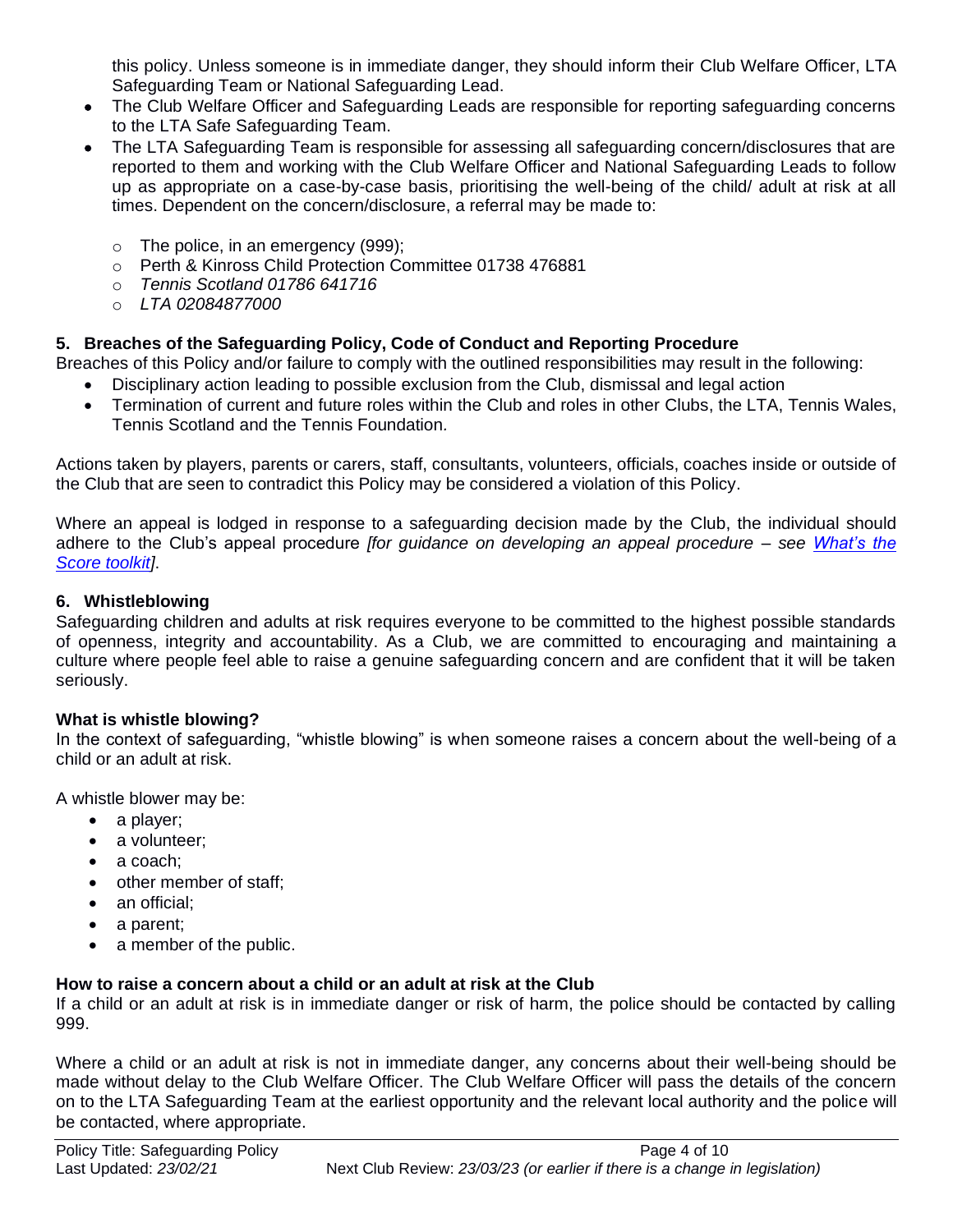If, however, the whistle blower does not feel comfortable raising a concern with the Club Welfare Officer, the whistle blower should contact the LTA Safeguarding Team directly on 020 8487 7000, the Local Authority Designated Officer (LADO) or the NSPCC on 0808 800 5000.

The Club Welfare Officer can be contacted on: *07909 448815.*

#### **Information to include when raising a concern**

The whistle blower should provide as much information as possible regarding the incident or circumstance which has given rise to the concern, including:

- their name and contact details (unless they wish to remain anonymous);
- names of individuals involved;
- date, time and location of incident/circumstance; and
- whether any witnesses were present.

#### **What happens next?**

All concerns raised by a whistle blower about the well-being of a child or an adult at risk will be taken seriously and every effort will be made to deal with each concern fairly, quickly and proportionately.

If the whistle blower does not believe that the concern has been dealt with appropriately and wishes to speak to someone outside the Club or the LTA Safeguarding Team, the NSPCC Whistleblowing advice line should be contacted on 0800 028 0285 or by emailing [help@nspcc.org.uk.](mailto:help@nspcc.org.uk)

#### **Support**

The Club will not tolerate any harassment, victimisation or unfair treatment of, and will take appropriate action to protect, whistle blowers when they raise a concern in good faith.

# **Codes of Conduct**

#### **All members of staff, volunteers and members agree to:**

- Prioritise the well-being of all children and adults at risk at all times
- Treat all children and adults at risk fairly and with respect
- Be a positive role model. Act with integrity, even when no one is looking
- Help to create a safe and inclusive environment both on and off court
- Not allow any rough or dangerous behaviour, bullying or the use of bad or inappropriate language
- Report all allegations of abuse or poor practice to the Club Welfare Officer
- Not use any sanctions that humiliate or harm a child or adult at risk
- Value and celebrate diversity and make all reasonable efforts to meet individual needs
- Keep clear boundaries between professional and personal life, including on social media
- Have the relevant consent from parents/carers, children and adults before taking or using photos and videos
- Refrain from making physical contact with children or adults unless it is necessary as part of an emergency or congratulatory (e.g. handshake / high five)
- Refrain from smoking and consuming alcohol during Club activities or coaching sessions
- Ensure roles and responsibilities are clearly outlined and everyone has the required information and training
- Avoid being alone with a child or adult at risk unless there are exceptional circumstances
- Refrain from transporting children or adults at risk, unless this is required as part of a Club activity (e.g. away match) and there is another adult in the vehicle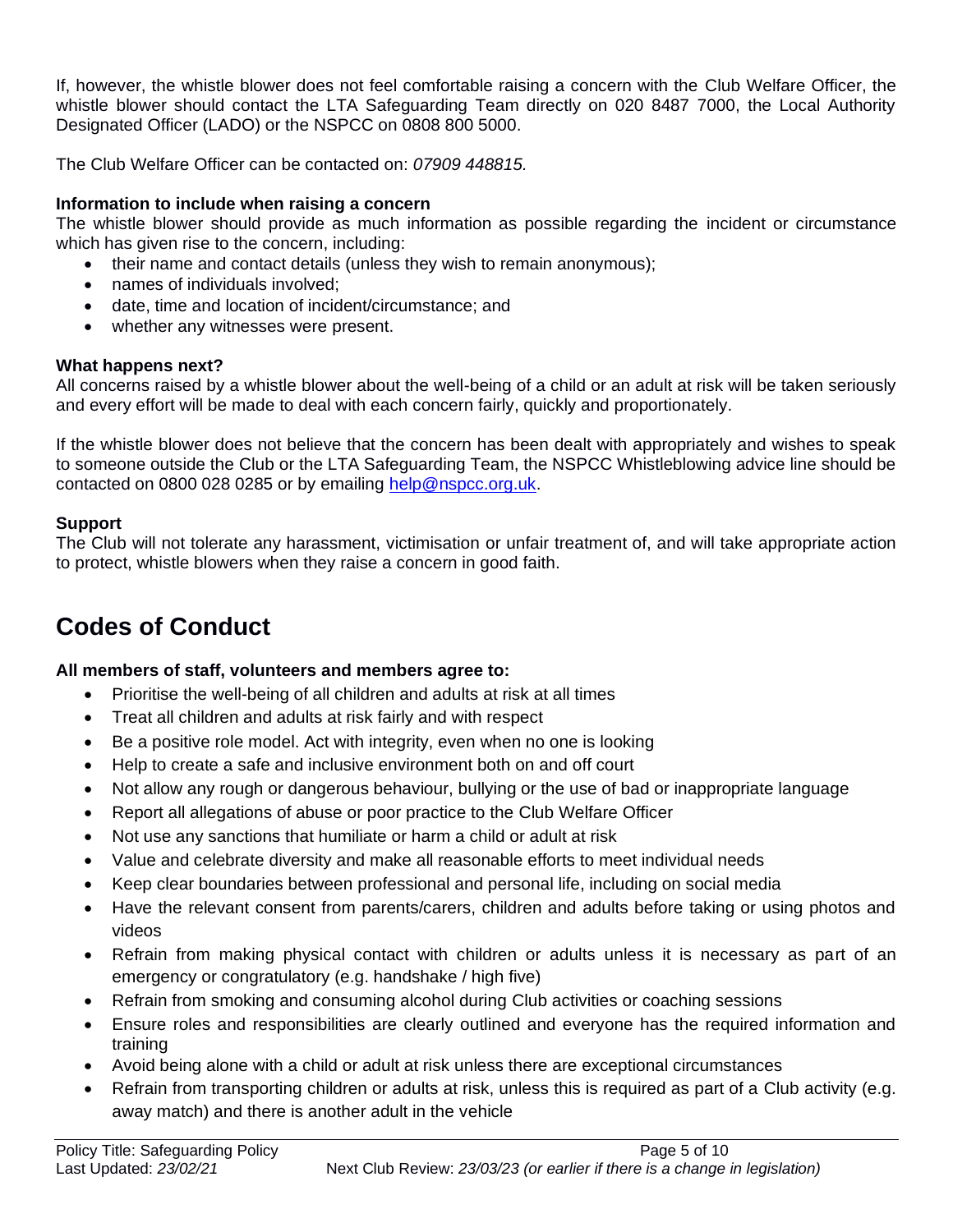- Not abuse, neglect, harm or discriminate against anyone; or act in a way that may be interpreted as such
- Not have a relationship with anyone under 18 for whom they are coaching or responsible for
- Be acutely aware of the power that coaches and coaching assistants develop over players in the coaching relationship and avoid any intimacy (sexual or otherwise) with players

#### **All children agree to:**

- Be friendly, supportive and welcoming to other children and adults
- Play fairly and honestly
- Respect Club staff, volunteers and Officials and accept their decisions
- Behave, respect and listen to your coach
- Take care of your equipment and Club property
- Respect the rights, dignity and worth of all participants regardless of age, gender, ability, race, culture, religion or sexual identity
- Not use bad, inappropriate or racist language, including on social media
- Not bully, intimidate or harass anyone, including on social media
- Not smoke, drink alcohol or drugs of any kind on Club premises or whilst representing the Club at competitions or events
- Talk to the Club Welfare Officer about any concerns or worries they have about themselves or others

#### **All parents and carers agree to:**

- Positively reinforce your child and show an interest in their tennis
- Use appropriate language at all times
- Be realistic and supportive
- Never ridicule or admonish a child for making a mistake or losing a match
- Treat all children, adults, volunteers, coaches, officials and members of staff with respect
- Behave responsibly at the venue; do not embarrass your child
- Accept the official's decisions and do not go on court or interfere with matches
- Encourage your child to play by the rules, and teach them that they can only do their best
- Deliver and collect your child punctually from the venue
- Ensure your child has appropriate clothing for the weather conditions
- Ensure that your child understands their code of conduct
- Adhere to your venue's safeguarding policy, diversity and inclusion policy, rules and regulations
- Provide emergency contact details and any relevant information about your child including medical history

This Policy is reviewed every two years (or earlier if there is a change in national legislation).

This Policy is recommended for approval by:

Club Committee Chair *Audrey Paton***:** Date: March 2021

Club Welfare Officer *Mark Dibnah***:** Date: March 2021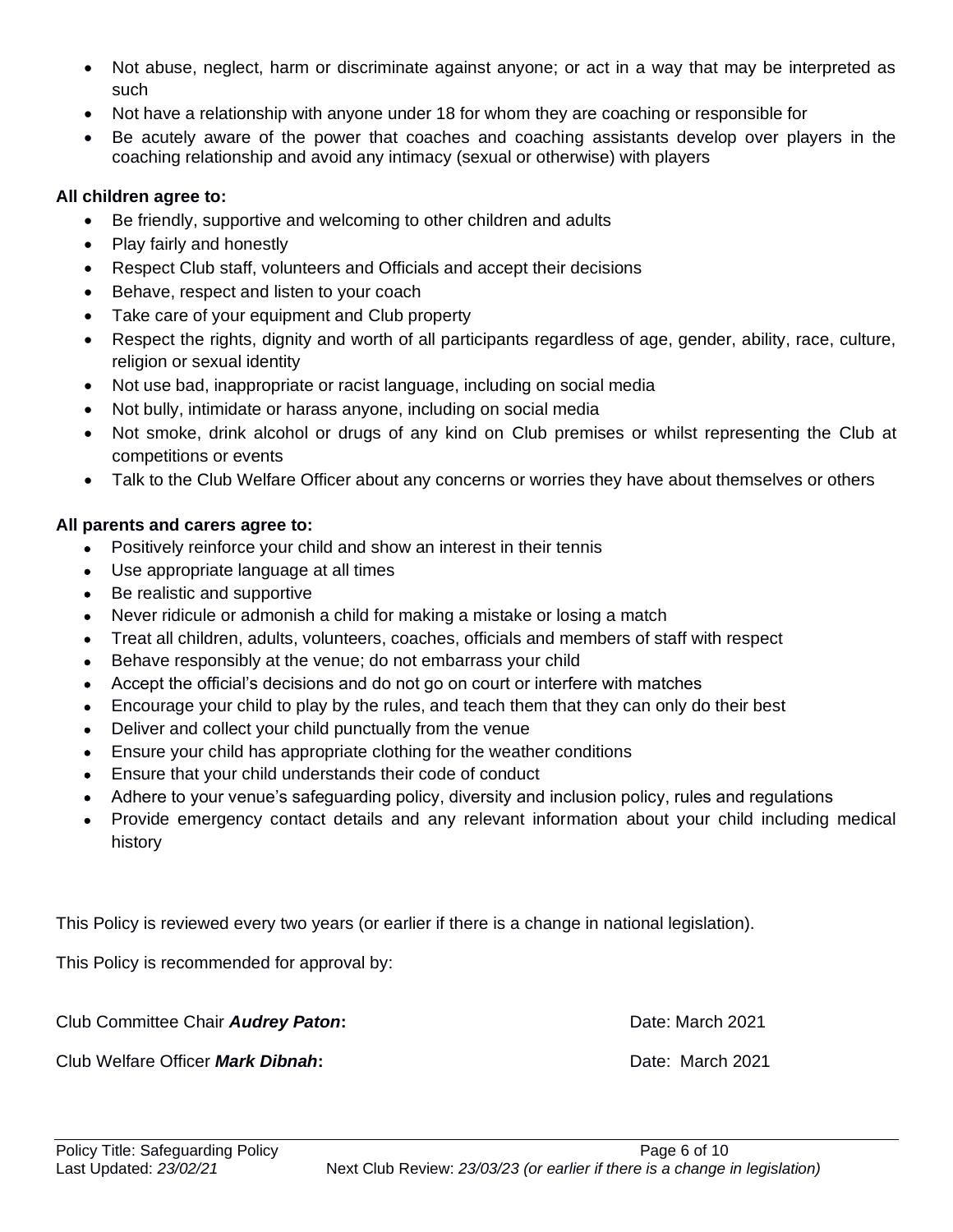## **Appendix A: Glossary of Terms**

**Safeguarding:** protecting **children** from abuse and neglect, preventing the impairment of children's health or development, ensuring that children are growing up in circumstances consistent with the provision of safe and effective care, and taking action to enable all children to have the best life chances. Enabling **adults at risk** to achieve the outcomes that matter to them in their life; protecting their right to live in safety, free from abuse and neglect. Empowering and supporting them to make choices, stay safe and raise any concerns. Beginning with the assumption that an individual is best-placed to make decisions about their own wellbeing, taking proportional action on their behalf only if someone lacks the capacity to make a decision, they are exposed to a life-threatening risk, someone else may be at risk of harm, or a criminal offence has been committed or is likely to be committed.

#### **Abuse and neglect**

**Physical abuse:** A form of abuse which may involve hitting, shaking, throwing, poisoning, burning or scalding, drowning, suffocating or otherwise causing physical harm to a child or adult at risk. Physical harm may also be caused when a parent or carer fabricates the symptoms of, or deliberately induces illness

**Sexual abuse:** Involves forcing or enticing a child or young person to take part in abuse sexual activities, not necessarily involving a high level of violence, whether or not the child is aware of what is happening. The activities may involve physical contact, including assault by penetration (for example, rape or oral sex) or nonpenetrative acts such as masturbation, kissing, rubbing and touching outside of clothing. They may also include non-contact activities, such as involving children in looking at, or in the production of, sexual images, watching sexual activities, encouraging children to behave in sexually inappropriate ways, or grooming a child in preparation for abuse (including via the internet). Sexual abuse is not solely perpetrated by adult males. Women can also commit acts of sexual abuse, as can other children

**Emotional abuse:** The persistent emotional maltreatment of a child or adult at risk such as to cause severe and persistent adverse effects on their emotional development. It may involve conveying to a child/ adult at risk that they are worthless or unloved, inadequate, or valued only insofar as they meet the needs of another person; not giving them opportunities to express their views; deliberately silencing them or 'making fun' of what they say or how they communicate. It may feature age or developmentally inappropriate expectations being imposed, including interactions that are beyond a child or adult at risk's developmental capability, as well as overprotection and limitation of exploration and learning, or preventing them participating in normal social interaction. It may involve seeing or hearing the ill-treatment of another. It may involve serious bullying (including cyber bullying), causing a child or adult at risk to feel frightened or in danger, or the exploitation or corruption of children. Some level of emotional abuse is involved in all types of maltreatment of a child, though it may occur alone.

**Neglect:** The persistent failure to meet a child/ adult at risk's basic physical and/or psychological needs, likely to result in the serious impairment of their health or development. It may involve a parent or carer failing to:

oprovide adequate food, clothing and shelter (including exclusion from home or abandonment);

oprotect a child/ adult at risk from physical and emotional harm or danger;

oensure adequate supervision (including the use of inadequate care-givers); or

oensure access to appropriate medical care or treatment.

It may also include neglect of, or unresponsiveness to, a child's or adult at risk's basic emotional needs. Neglect may occur during pregnancy as a result of maternal substance abuse.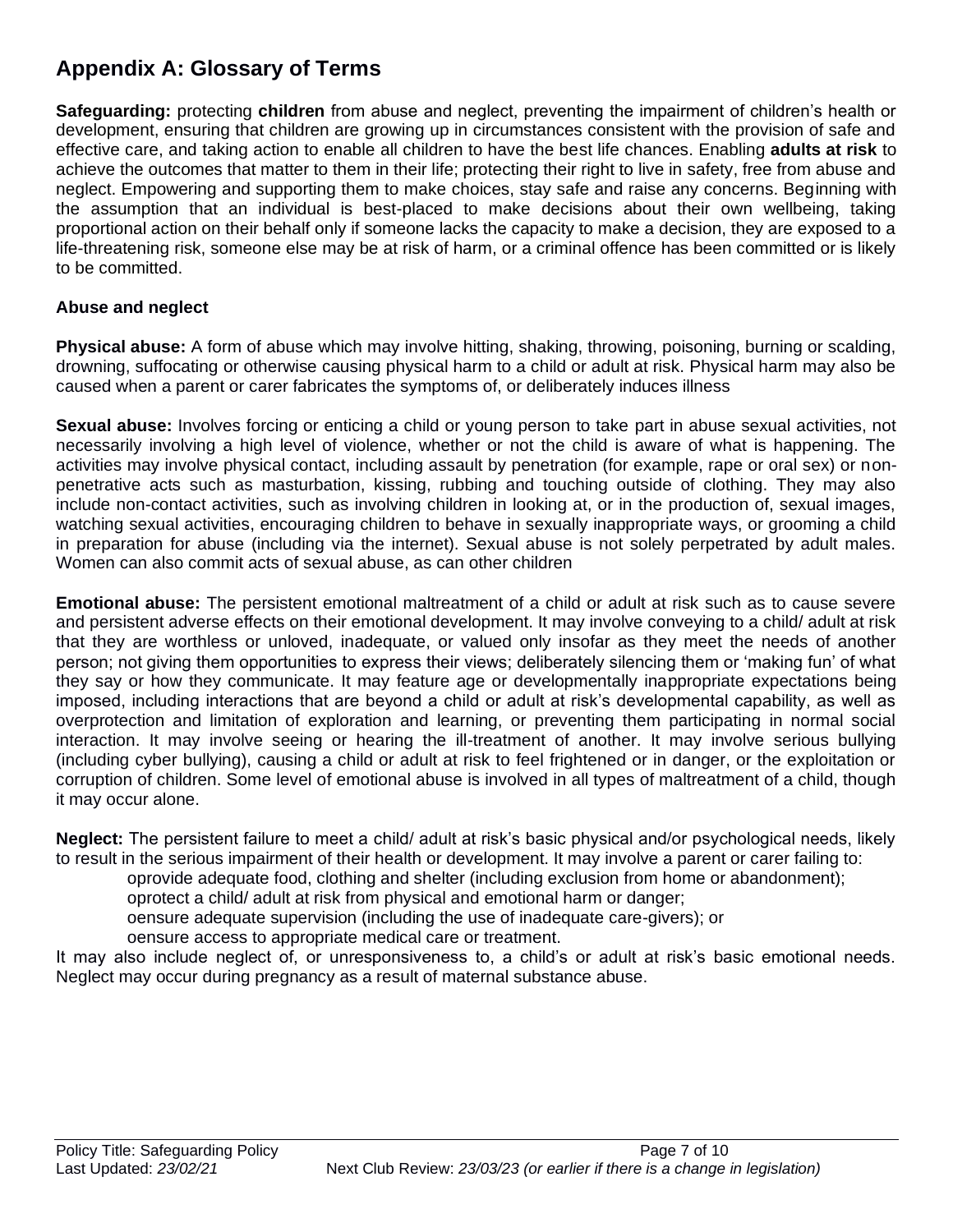#### **Additional examples of abuse and neglect of adults at risk**

**Financial abuse**: having money or property stolen; being defrauded; being put under pressure in relation to money or other property; and having money or other property misused.

**Discriminatory abuse**: treating someone in a less favourable way and causing them harm, because of their age, gender, sexuality, gender identity, disability, socio-economic status, ethnic origin, religion and any other visible or non-visible difference.

**Domestic abuse**: includes physical, sexual, psychological or financial abuse by someone who is, or has been a partner or family member. Includes forced marriage, female genital mutilation and honour-based violence (an act of violence based on the belief that the person has brought shame on their family or culture). Domestic abuse does not necessarily involve physical contact or violence.

**Psychological abuse:** including emotional abuse, threats of harm or abandonment, deprivation of contact, humiliation, blaming, controlling, intimidation, coercion, harassment, verbal abuse, isolation or withdrawal from services or supportive networks.

**Organisational abuse**: where the needs of an individual are not met by an organisation due to a culture of poor practice or abusive behaviour within the organisation.

**Self-neglect:** behaviour which threatens an adult's personal health or safety (but not that of others). Includes an adult's decision to not provide themselves with adequate food, clothing, shelter, personal hygiene, or medication (when indicated), or take appropriate safety precautions

**Modern slavery**: encompasses slavery, human trafficking, criminal and sexual exploitation, forced labour and domestic servitude. Traffickers and slave masters use whatever means they have at their disposal to coerce, deceive and force individuals into a life of abuse, servitude and inhumane treatment.

- $\Box A$  person who is being abused may experience more than one type of abuse
- □Harassment, and bullying are also abusive and can be harmful
- Female Genital Mutilation (FGM) is now recognised as a form of physical, sexual and emotional abuse that is practised across the UK
- Child Sexual Exploitation is recognised as a form of sexual abuse in which children are sexually exploited for money, power or status
- Child trafficking is recognised as child abuse where children are often subject to multiple forms of exploitation. Children are recruited, moved or transported to, or within the UK, then exploited, forced to work or sold
- □People from all cultures are subject to abuse. It cannot be condoned for religious or cultural reasons
- Abuse can have immediate and long-term impacts on someone's well-being, including anxiety, depression, substance misuse, eating disorders and self-destructive Conducts, offending and antisocial Conduct
- □Those committing abuse are most often adults, both male and female. However, child-to-child abuse also takes place.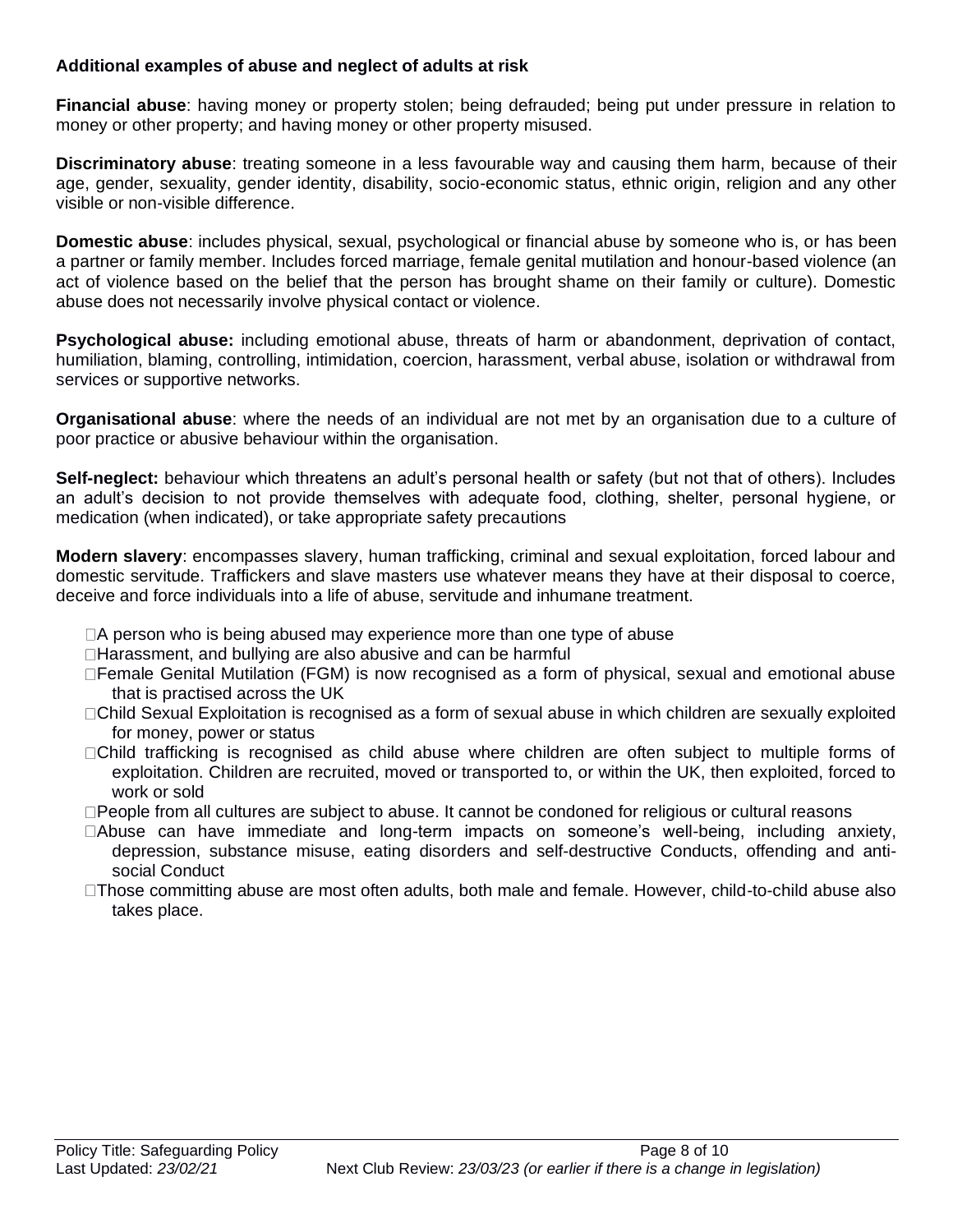## **Appendix B: What to do if a disclosure from a child or adult at risk is made to you:**

- 1. **Listen** carefully and calmly to the individual
- 2. **Reassure** the individual that they have done the right thing and what they have told you is very important
- 3. **Avoid questioning** where possible, and never ask leading questions
- 4. **Do not promise secrecy**. Let the individual know that you will need to speak to the Welfare Officer/LTA Safeguarding Team because it is in their best interest. If you intend to speak to the police or social care, you should let them know this too.
- 5. **Report the concern.** In an emergency, call the police (999), otherwise talk to the Welfare Officer/LTA Safeguarding Team as soon as possible. Do not let doubt/personal bias prevent you from reporting the allegation
- **6. Record** details of the disclosure and allegation using the LTA's online reporting a concern form within 24 hours*. If you do not have access to the online form, write down the details using what you have available then sign and date it.*